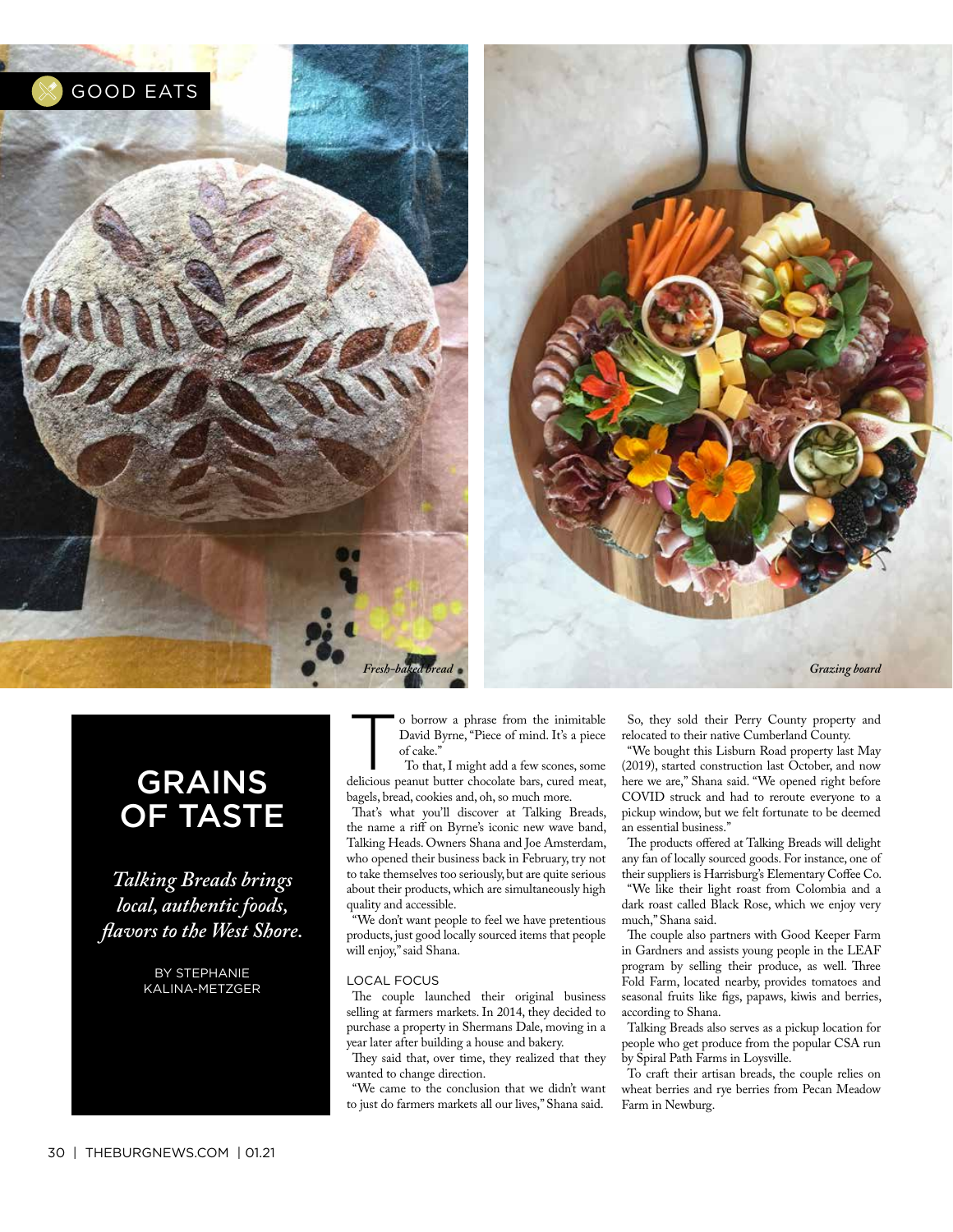

"We mill them for four for our bread," said Shana. Bread choices include wheat, rye, sourdough, European rustic and darker breads, which are crusty on the outside and chewy on the inside, with the French bâtard being the most popular.

"People also love our fruit and nut breads," Shana said.

Cheese is sourced from Caputo Brothers in York. "We have ricotta salata, aged ricotta, provolone and mozzarella," she said.

During warmer weather, the couple encourages customers to stay awhile and enjoy an oldfashioned, yet upscale picnic.

"We sell a grazing board, which includes a variety of meats, cheeses, breads, pickles and spreads for \$11 a person," Shana said.

To make things extra fancy, customers can bring along vases and purchase a bouquet from Carlislebased Roots Cut Flower Farm.

### MANY THINGS

Cathie Jenkins has been a fan of the couple's artisanal breads since being introduced to the products at Farmers on the Square in Carlisle.

"Having spent time in Europe, we missed the hearty, nutritious bread we had learned to enjoy there," Jenkins said. "Through snow and ice and frigid weather, Joe and Shana kept us supplied with their tasty creations."

She said that she has watched the couple perfect their craft over the years, even going so far as to order a mill from Austria to process locally sourced grains, with some grown on their own farm. Jenkins said that she is thrilled that the business now is closer to her home.

Customer Liz Dete, a twice-a-week customer, is equally as satisfed, saying that the business is many things to many people.

"For my husband George and me, it's a coffee shop for coffee, a chocolate chip cookie and lingering outside at a picnic table," she said. "It's a grocery store for house-made egg and chicken salad, locally pickled red beets, house-made sweet slaw and local granola."

Dete said that she also buys her cheeses, produce and baked goods at Talking Breads.

The Amsterdams currently raise chickens and cows on their 26 acres and live in the house located behind the business. They eventually want to connect the two buildings and hold workshops and classes and add café seating.

Future plans include planting more fruit trees,

perennials and fowers, and they talk of making their own products for their charcuterie boards.

"Salami is not available locally now because we can't fnd anyone who does USDA charcuterie in the area," Shana said.

"To sell cured meats wholesale, you need a federally inspected facility, which involves a lot," Joe added.

The couple employs nine workers, and they expect to bring on additional help as they expand.

"Every day is diferent," Shana said. "One day, I'll be baking and shaping bread or weeding the garden or moving the cows. It keeps things interesting, and watching the community come together and embrace us as they have has been very gratifying."

*Talking Breads is located at 1619 W. Lisburn Rd., Mechanicsburg (Monroe Township). For more information, visit www.talkingbreadsbakery.com or their Facebook page.*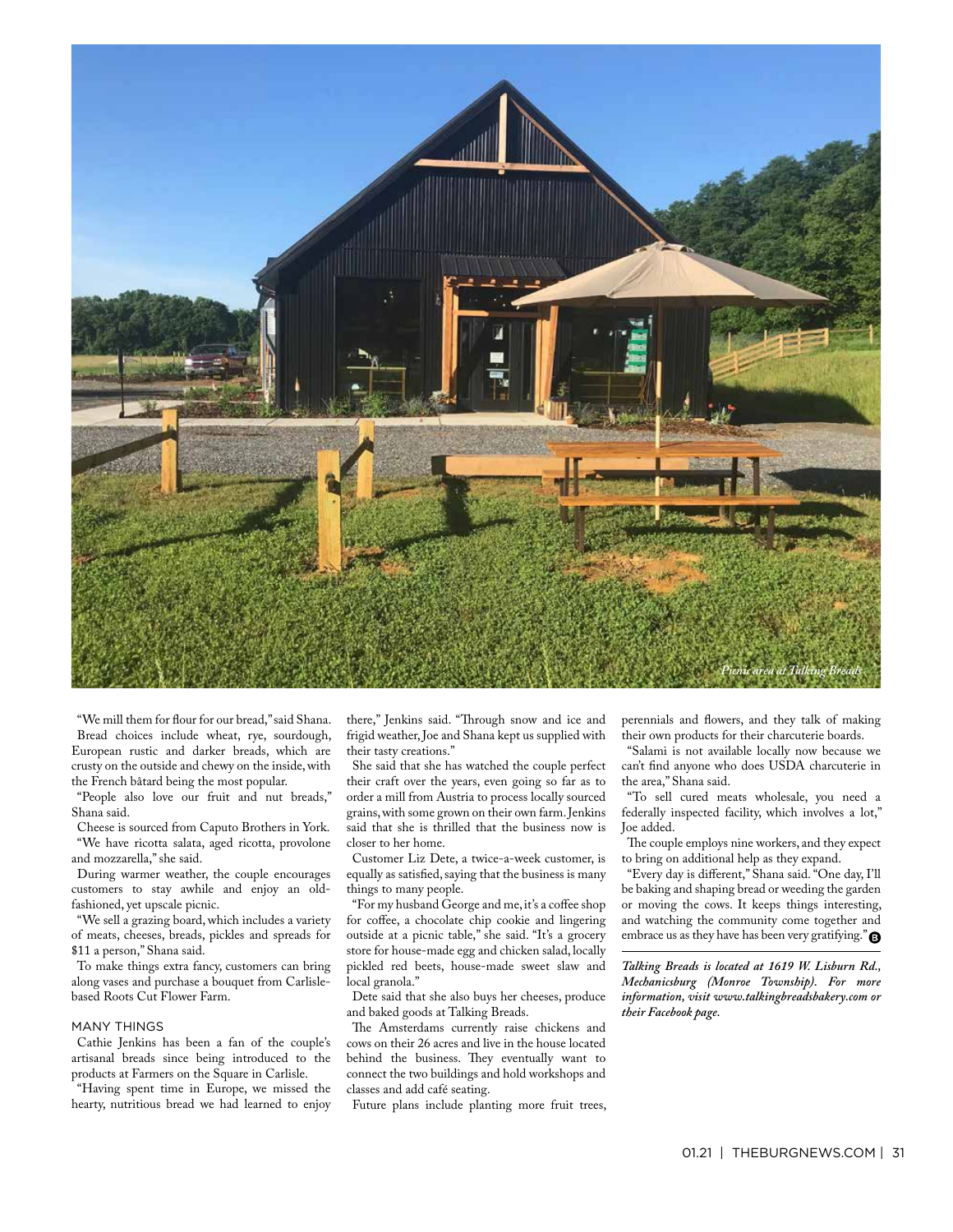

## TASTY, ROOMY

*Soul House Café opts for larger digs to better serve its loyal customers.*

> BY STEPHANIE KALINA-METZGER

Fivot is a big word in the restaurant industry<br>these days. Restaurateurs have been<br>forced to the COVID-19 pandemic.<br>Andre Yourn is no avention The pandemic. these days. Restaurateurs have been forced to change—and change again—in

Andre Young is no exception. The owner of Soul House Café has learned that, to succeed in life, one must be resilient—a philosophy that has served him well over the years. Each time he sufered a setback, he fgured out a way to emerge victorious.

This time, he decided that he wasn't going to allow a pandemic to stand in his way.

When COVID hit, his Harrisburg restaurant was forced to shut down twice, once in April at the onset of the pandemic and then again on Halloween.

It was then that Young realized it was time to take action. So, after fve years at 19th and North streets, he moved to a larger location at the corner of 17th and Paxton streets.

"In the previous place, there was a very small lobby and no waiting area, except a deck, where people would wait for their food," he said. "With the cold weather approaching and social distancing, it forced my hand."

### TIME WAS RIGHT

Young credits his mother for his profession, saying that she imbued in him a love of cooking.

Years later, when he became a single parent, he decided it was time to go back to school to study the related feld of hotel and restaurant management. After working at Red Lobster and subsequently helping to train staff at various locations, he realized that he had a yearning to return to his hometown.

"I was in Norfolk at the time and came back to intern at the Maverick," Young said. "A nightclub operated there in the evenings before a fire took it out."

He then opened Off the Hook on 17th Street, where he served up heaping helpings of soul food,



much as he does today. He ran the eatery for four years, until the Great Recession put him on the ropes.

"I couldn't withstand the rise in gas and food prices," he said.

Several years later, he decided to take another shot at running a restaurant, beneftting from all he had learned over the years.

Over time, Soul House Café became very popular, often with customers waiting in long lines for their orders. COVID, though, presented a big problem due to a lack of space inside. So, Young decided to move into a larger building on Paxton Street, where social distancing was easier and people could duck in from the cold to wait for their meals.

"We closed down during the month of November to make the transition," he said.

### ON OFFER

The Soul House Café menu lists traditional southern cuisine, but with many twists.

A variety of chicken wings are on ofer, with a choice of sauces, like the popular "mumbo" sauce, which, Young explained, was created in Chicago and gained popularity in the Washington, D.C., area.

"It's a sweet and tangy sauce, with a little kick," he said. An array of wraps is also available, like the signature whiting fillet, deep fried and wrapped in a flour tortilla, or the Bufalo chicken wrap with grilled or fried chicken, tossed in sauce and blue cheese and served with a choice of toppings. Additional handhelds include cheeseburgers and chicken breast sandwiches, along with sandwiches that focus on seafood, such as the popular whiting and catfsh.

A selection of hot subs is also available with ingredients like sausage, steak and chicken.

Customer Dawn Johnson said that Young was a former classmate and became the "go-to caterer" at her workplace. Among her favorites are the fried shrimp dinner, roasted chicken, macaroni and cheese, greens and rice and gravy.

Dana Blackston has also known Young for years.

"I used to run the Harrisburg Packers midget football program, and he did all the cooking for me at our concession stand," Blackston said.

His favorite dishes are the deep-fried shrimp and fries, the macaroni and cheese, and the greens and sweet potatoes. Blackston also mentioned how popular Young's restaurant is.

"I've been to the new place three times, and each time there was an hour wait," he said.

Marlon Anderson comes in from Steelton to grab and go, with the Cajun catfsh dinner being his favorite. "My wife and I both love it," he said.

Anderson likes that every dish is cooked to order.

"It's fresh and doesn't sit under a heat lamp," he said. "Plus, the service is good and everyone has a great attitude."

He added that the new place is an improvement over the old.

"It's bigger inside," he said. "In the other place, there was no seating inside."

As for Young, he's looking forward to how things will play out in the new year in his improved digs.

"COVID is making the decisions right now," he said. "For now, we'll do takeout until vaccines get more widespread and the fear subsides."

Until then, he's "playing it by ear." "You gotta have a love for it," he said.  $\bullet$ 

*Soul House Café is located at 1639 Paxton St., Harrisburg. Call for takeout at 717-236-3500. Follow them on their Facebook page: SoulHouseCafe717.*

HBG SMALL BUSINESS ARTICLES ARE PROUDLY SPONSORED BY: Select Capital Commercial Properties, Inc.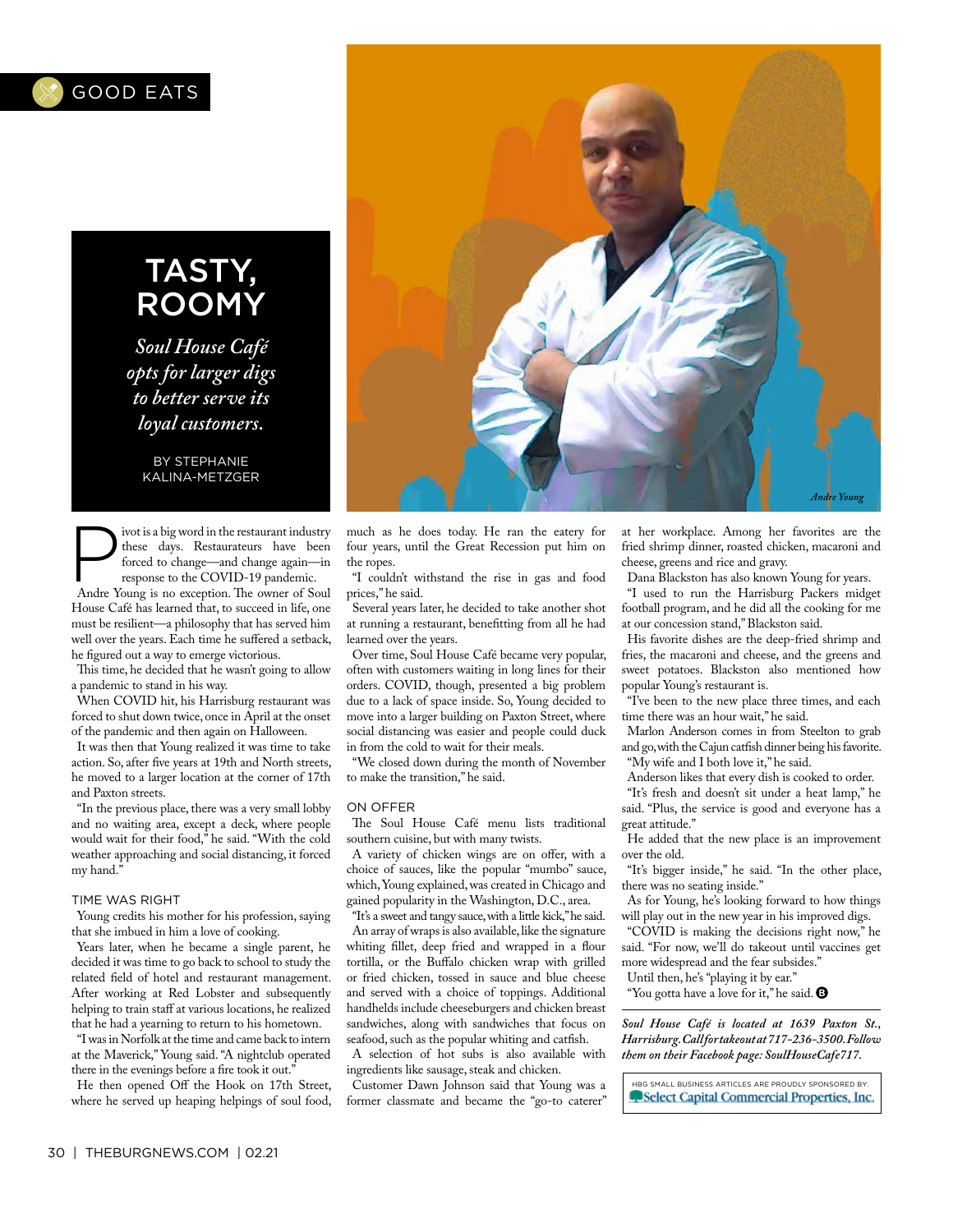### GOOD EATS



# JUST DOWN THE STREET

*Joe Mama's may be the ultimate in neighborhood eats.* | BY STEPHANIE KALINA-METZGER

f you happened<br>in New Cuml<br>what happene<br>who ran the p<br>from-scratch fare. f you happened to patronize The Loft Restaurant in New Cumberland, you may have wondered what happened to the mother-daughter duo who ran the place that was known for made-

Today, you'll fnd them at a simple, unpretentious eatery on Derry Street called Joe Mama's, where the food is the focal point.

"My dad died four days after we opened The Loft in 2015, and my brother Joe died a year after that," said owner Jennifer Stretch, explaining that the two needed to take time to grieve and heal before they were able to confront the ever-present challenges of the restaurant business.

One of the frst things customers will see upon entering the dining area is a large, smiling portrait of Joseph Stretch III, along with his birth and death year and a touching poem reminding mom and sis to refect back on his life with a smile and enjoy the sunny days ahead.

"He was only 39," Stretch said.

These days, it appears the two are taking that advice and living in the moment as they smile and chat with customers, while preparing breakfast and lunch.

### WHAT WORKS

Stretch said that the restaurant business is in her blood. "My grandma Donna Bechtel owned the Dutch Diner in Palmyra and raised us waitressing around the clock," she said. "From that, I learned the hard work ethic, the fast-paced hustle and people skills." She transferred those skills to a food truck business about 12 years ago.

"We made breakfast to order and roasted turkey, which we hand-carved," she said.

Unfortunately, it failed to take of.

"In this business, you learn what works and what doesn't, sometimes too late," she said. "Instead of staying in one place, we kept driving the truck around looking for clientele, and it didn't help that the truck was old and kept breaking down on us."

Stretch feels more confdent this time that she and her mother are in it for the long haul, COVID be damned.

"Before the pandemic, we had 13 tables inside," she said. "Now, we have three outside and three inside." They celebrated their third year in business on July 1, and the increase in takeout and catering has kept everything humming along.

"We worked the whole way through the pandemic," Stretch said. "For us, it was a blessing and a curse. Yes, we have to work harder, and it's difficult to find help. That's a negative, but, at the same time, we're thriving."

Stretch also credits her indefatigable mother, Jane Smith, for standing by her side, working along with her over the years.

"Jen said, 'Mom, you can decorate,' and I ended up cooking," said Smith. "I want to help Jen be successful so that, when I go, I can be assured that she's fine. That's what will make me happy."

### SO BLESSED

According to Stretch, the late risers enjoy the fact that she offers all-day breakfast.

"Our cheesesteak omelets are popular, along with our huge breakfast sandwiches," she said.

Also popular is homemade pork sausage that is made on site, along with roast ham and turkey. Sandwiches are served on their signature sourdough, and shrimp and grits fy out the door, along with chicken and waffles. Another draw is the \$5 fish and fries offered every Wednesday and Friday.

"We've had to raise our prices, but we'll never get rid of that special," said Stretch.

Painter Chuck Edwards is a regular customer and a fan of the fish and fries.

"The fish sandwich is big!" he said, adding that the eatery is right down the street from his house and very convenient. "I enjoy everything they serve there and usually order the turkey sausage, egg and cheese wrap." Michelle Parson, who works at nearby Edwin L. Heim Co., is another fan of the establishment.

"We use them for catering, and what we like is that they make the food fresh, onsite," Parson said. "Our associates enjoy the pulled pork, the macaroni salad and their other salads."

Stretch recently decided to usher in the warmer months with an addition to the business.

"I fxed up the shed and rented it out so that customers can now treat themselves to Ed's Water Ice," she said.

For now, Stretch is exactly where she wants to be. "I love the fast pace, and I love to feed people," she said. "I feel like it's very intimate, and it's how I connect to them on a personal level."

The mother-daughter duo said that they've been so buoyed by their success that they may consider moving to a larger place in the future.

"We are so blessed," said Smith.

*Joe Mama's Kitchen and Catering is located at 2233 Derry St., Harrisburg. For more information, call 717-307-9593 or visit their Facebook page.*

HBG SMALL BUSINESS ARTICLES ARE PROUDLY SPONSORED BY: Select Capital Commercial Properties, Inc.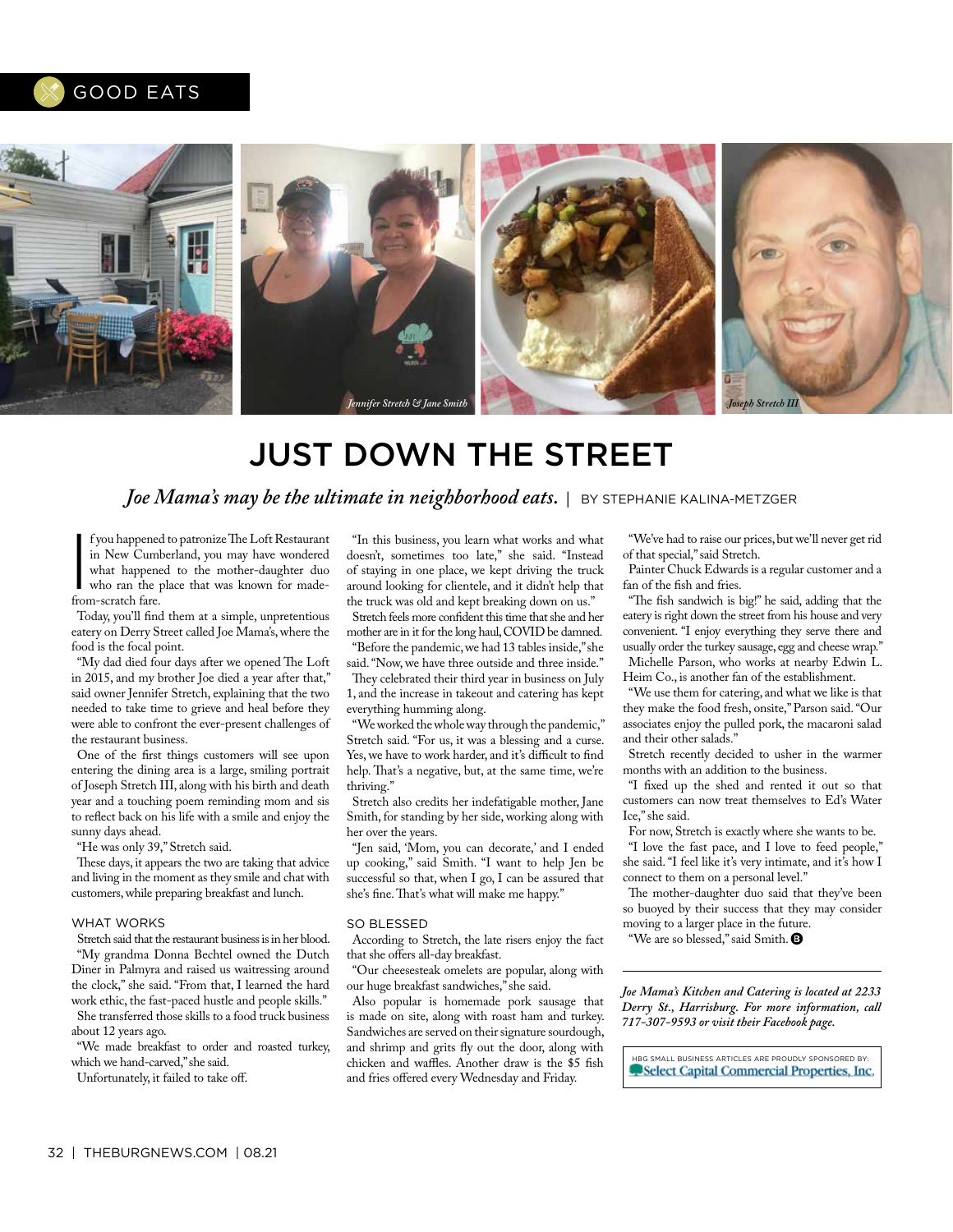









### NUTS, CANDY, FAMILY

*Zimmerman's celebrates a century-plus of creamy, chunky, salty, sweet.*

BY STEPHANIE KALINA-METZGER

 $\begin{bmatrix} 1 \\ 1 \\ 2 \\ 3 \end{bmatrix}$ f you've lived in the Harrisburg area for any length of time, you've likely heard of Zimmerman's Nuts & Candies.

I have memories of shopping there with my healthconscious mother in the 1970s when she wanted to purchase their sugar-free peanut butter and all I wanted was everything else in the place. In our house, candy was pretty much forbidden, except for the Goldberg peanut chews that were doled out meagerly. I have a big bag of them in my freezer today and still only allow myself a few a week—old habits die hard.

When I visited the shop in late February, I was surprised that it looked so much smaller than I remembered, but then again, doesn't everything seem bigger when you're a child?

### GENERATIONS

Zimmerman's Nuts & Candies is one of those rare family-owned businesses that has been operating for more than a century. In 1915, John S. Zimmerman began selling candy and homemade peanut butter in his Penbrook general store.

Over 100 years later, Lee S. Zimmerman heads up the operation, along with wife Donna and children Olivia and Christopher.

"My grandfather, who was orphaned as a teen, was adopted by Charles Fishburn, a local merchant who owned a feed mill and would roast corn and coffee," said Lee, adding that John eventually began roasting coffee and peanuts and making peanut butter.

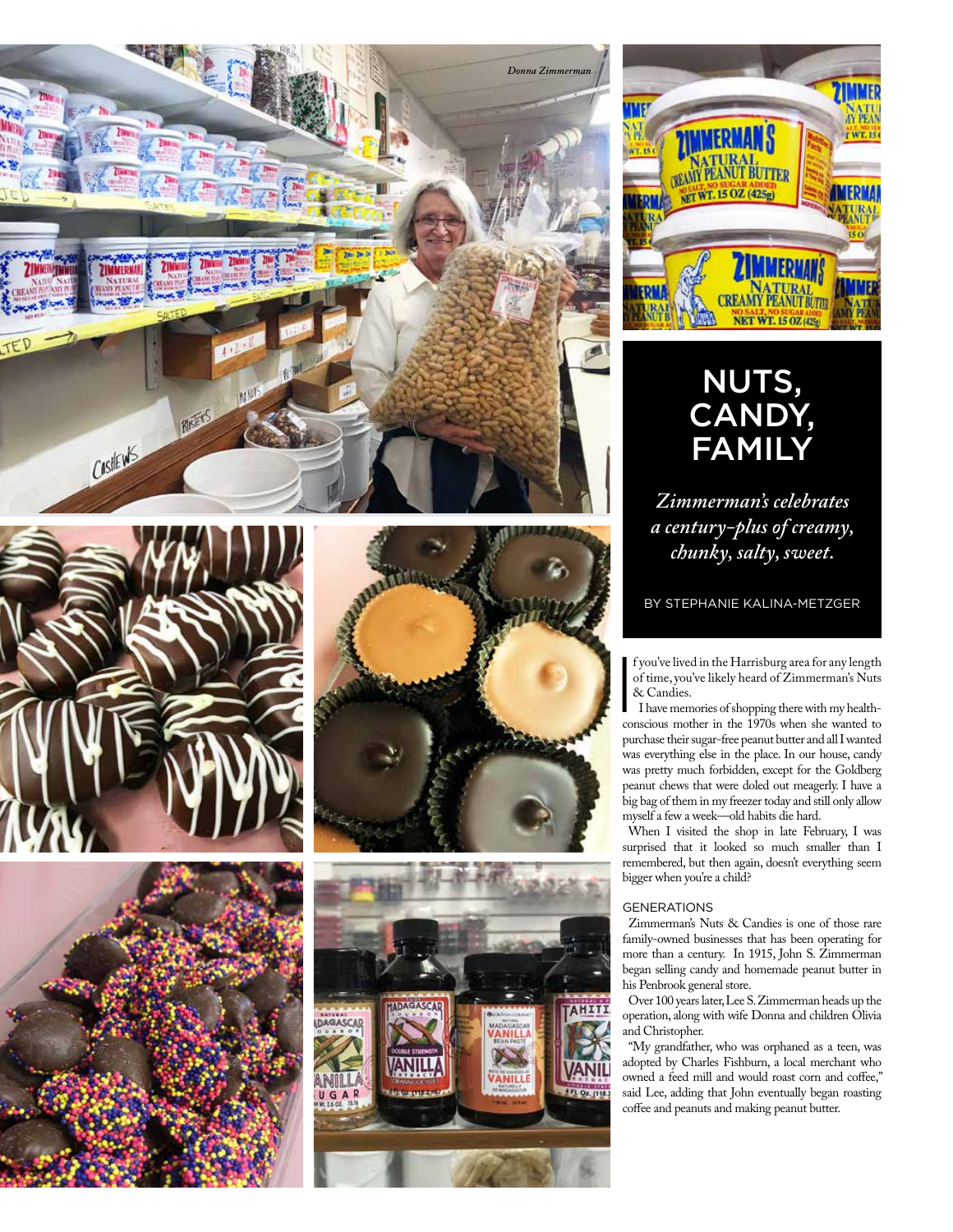



The store itself hasn't changed much over the years, though tastes have.

"Over the years, the dried fruit and nuts didn't support us, so we started adding confections like the Asher line, Swedish fsh and other candies," Lee said. "In the past, spiced jelly beans would also be a huge hit. Now, kids tend to go for the sour flavors."

The shop is small but big on variety, from the aforementioned peanut butter to nut butters, coffee, dried fruits and a large variety of candy, like gummies in all shapes and sizes, ranging from Haribo bears to frogs and even octopi. Retro selections include items like teaberry gum, malted milk balls, Dum Dum lollipops and Cella's chocolate-covered cherries, to name a few.

A selection from Lewistown-based Asher's chocolate is on display in the case up front and includes items like salted caramels and almond bark. And if you know someone who is eschewing sugar, let them know that they will fnd a selection of sugar-free items at Zimmerman's.

Those who enjoy making sweet treats during the holidays may be interested to learn that Zimmerman's carries high-quality confectionery bars and disks made by well-known chocolate purveyors Wilbur and Merckens. An entire wall is dedicated to extracts to add to that homemade candy.

The family stays up to date with trends by making a series of their own items with chocolate as a base. Popular selections include a product called "Pudge," made with white chocolate and peanut butter, pistachio clusters with dark chocolate, "Rocky Roads" crafted with pure milk chocolate, pretzels and marshmallows and "Harvest Bark," containing two kinds of pepper, pumpkin seed and sunfower seed.

"We use chili powder, chipotle and a little bit of cinnamon to bring it down," Lee said.

When I asked Donna what she likes about the business, she laughed, jabbed me in the arm and said, "I run it!"

With a chuckle, Lee agreed, adding that there's something new to do every day, which keeps the job interesting. The entire family seems to enjoy the relationships they've cultivated with their customers.

"We hear the stories about how grandmothers and mothers brought their children and grandchildren to the shop, and that's nice to hear," Lee said.

Sue Pera, owner of Cornerstone Coffeehouse in Camp Hill, is a proponent of supporting small businesses. She said that her family has been patronizing the establishment for decades.

"I buy BB Bats, Mary Janes, their peanut butter, and I just love their extra-large, salted premium cashews," she said.

Pera also makes homemade treats at her business, which require almonds, walnuts, dates, raisins and currants.

"We buy through them, and they've always been so nice," she said.

### SHOP HAPPY

The couple's children said that their parents told them that they were free to choose whatever career path they wanted and that they never felt pressured to work at the family business.

"From childhood, we knew we were staying," Olivia said. "And I think, for my brother and me, we always had many interests outside of work that we would pursue, with the goal of intertwining them with our family business to improve it."

She added that she is creative with the chocolates and enjoys the everyday business operations, while her brother, Chris, is mechanically inclined and loves processing and producing.

"We are both 'makers' whose interests and skills complement each other," she said. "He's the nuts, and I'm the candy."

The siblings confirm that the camaraderie is one of the best parts of the business.

"People shop happy," Olivia said. "They talk to each other. They run into friends and acquaintances, and they leave content. We view them not just as customers, but as people. And we genuinely appreciate them."

*Zimmerman's Nuts & Candies is located at 2701 Elm St., Harrisburg (Penbrook). For more information, visit www.zimmermansonline.com or call 717-232-6842.*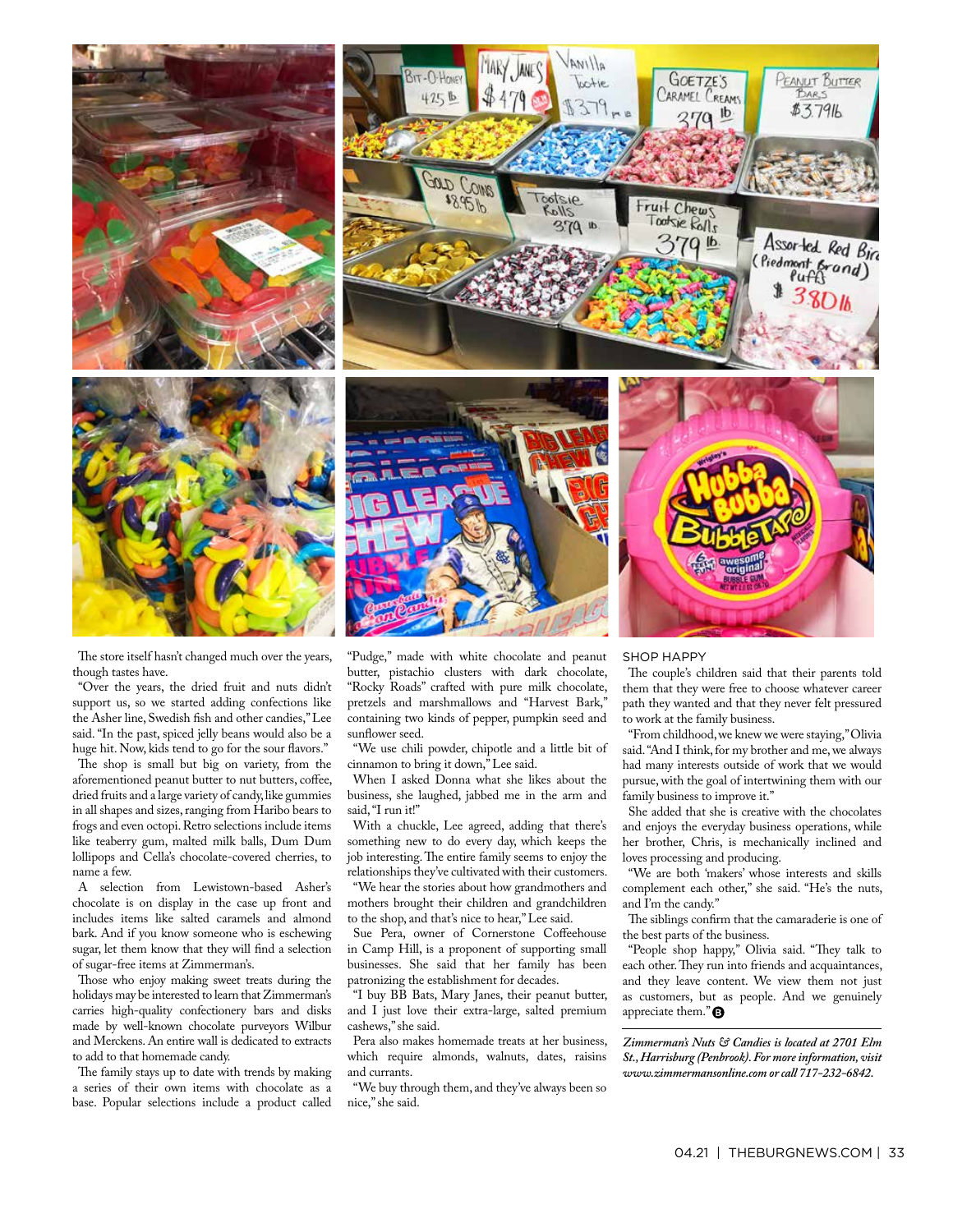





# SUDS & SALSA

*Zeroday Brewing Co. has a new fagship taproom, with Mexican fare on the menu.*

BY STEPHANIE KALINA-METZGER

hose who are familiar with the<br>Appalachian Trail may know that hikers<br>have a lingo all their own. I once met a<br>trail name who informed me that her<br>trail name where Why? Appalachian Trail may know that hikers have a lingo all their own. I once met a thru-hiker who informed me that her trail name was cashmere. Why?

"Because I'm a sweater," she said, with a laugh. Zeroday is another word that is prominent among Appalachian Trail hikers. It means taking a break and embracing the idea of doing little or nothing. Theo Armstrong wants his newest taproom, located on the 900-block of N. 3rd Street in Harrisburg, to be just that—a respite for those who need a break from the hectic pace of everyday life.

"Come in, relax, have a great beverage," he said. "That's what we're all about."

And, to that, add some tacos, enchiladas, chips and homemade guacamole because the new location has a full-service, Mexican-inspired restaurant on site.

### FEEL AT HOME

Zeroday's new taproom/restaurant marks the latest in its rapid expansion.

The brewery opened its first location in Midtown Harrisburg in the spring of 2015. The 5,000-squarefoot space, located in back of Midtown Cinema, was divided between the brewery operations and a small taproom.

In 2017, Zeroday expanded for the frst time, opening an "Outpost" inside the Broad Street Market in Harrisburg.

Then, early last year, Armstrong announced a major expansion. Zeroday would build a new brewery/restaurant on 3rd Street, near Forster Street. It also would open a second Outpost inside Midtown Cinema, along with a gourmet hot dog bar. For the trifecta, it would partner with the owners of ShakeDown BBQ for a restaurant/ brewery concept in the new Susquehanna Union Green off of Linglestown Road.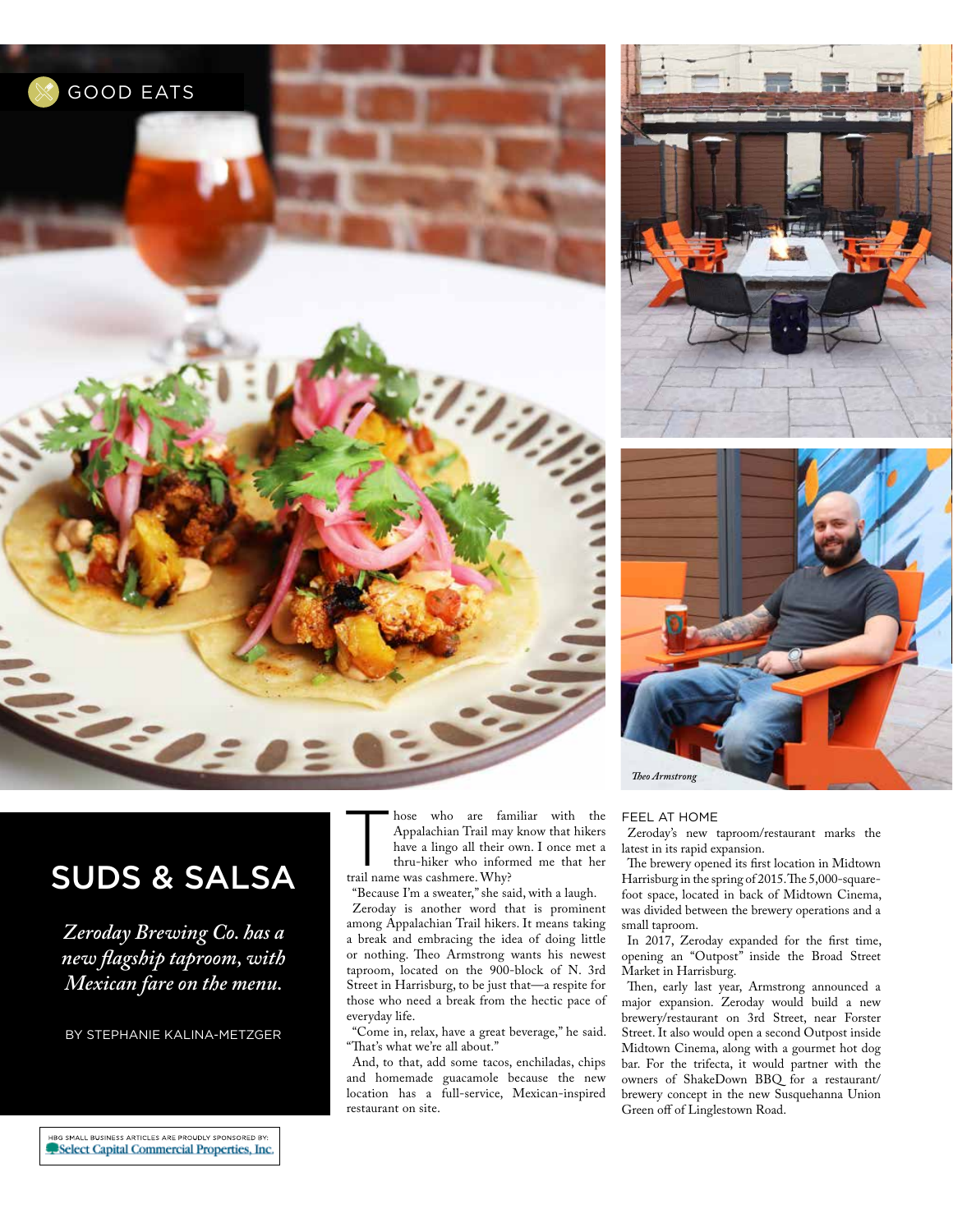

Obviously, more beer would be needed, so the original taproom would be converted to production-only space.

Then the pandemic hit, and the best-laid plans came to a screeching halt—for a little while anyway. "We started in February of 2020 and were forced

to shut down construction for three months," Armstrong said.

State-mandated restrictions further afected plans for the Midtown Cinema Outpost, which opened late last year, and, more importantly, for the taproom and eatery in Midtown.

In March, Zeroday's new fagship location on 3rd Street finally debuted, with room for about 150 customers inside and another 60 to 70 in an outdoor courtyard, where a frepit and heaters will prolong the season when the weather again turns cooler.

The spacious and attractive interior-a product of the combined talents of Chris Dawson Architect, Best Space Design and Born Creative—features exposed brick, modern freplaces and mixed seating. The bar fits about 25 and features a large, eye-catching Zeroday logo and two televisions, which display digital menus.

A separate section can be closed off for parties, receptions, karaoke and other gatherings. That room features a small-batch, three-barrel brewhouse, so customers can have an "immersive experience" watching the brewing process and even chatting with the brewers, Armstrong said.

Especially charming are separate areas where groups of friends can socialize on comfy chairs and couches.

"We want our place to be like a community living room, where people can feel at home," Armstrong said.

### A BUZZ

Beth Taylor has worn many hats. Some may know her as the person who oversaw the Broad Street Market's revitalization.

"That experience told me that I can do anything," she said.

She now runs the onsite restaurant called "La Catrina Modern Mexican Kitchen at Zeroday Brewing Co." It features scratch fare with selections like enchiladas, fajitas, ceviche, tacos, quesadillas, churros and tres leches cake, to name just a few.

"We think that the Mexican-inspired menu really complements Zeroday's great craft beer," said Taylor, who manages the kitchen on behalf of Harrisburg-based Nourish Hospitality Group.

Brew-wise, Zeroday continues its reputation for a diverse tap list, featuring numerous beer types, along with a few innovative experiments.

"We're ofering many diferent styles, from triple

IPAs to lagers," Armstrong said. "Sours are very popular right now."

On tap, you'll fnd such Zeroday stalwarts as the ever-popular "Mango Habanero," a perfect ft for the new cuisine, as well as rotating selections and some one-and-done concoctions. The brewery recently released a strong ale called "COVID Ruined Our Birthday." Believe it or not, it will remind you of birthday cake, with a kick.

If beer isn't your thing, Zeroday has a license also to sell Pennsylvania wines and spirits.

"Pennsylvania is producing excellent wines these days," Taylor said.

The spirits selection includes everything from bourbon to tequila to vodka, liquors that also fortify a new line of signature cocktails that include "Raspberry Gin Fizz" and "Maple Bourbon Ginger Splash."

Armstrong and Taylor said that the new Zeroday is off to a great start, and the team is excited that they've created a buzz in the heart of Harrisburg.

"We are so happy to welcome everyone back and share a beer and a great meal," Armstrong said.  $\bullet$ 

*Zeroday Brewing Co. is located at 925 N. 3rd St., Harrisburg. Zeroday also has "Outposts" in Midtown Cinema and at the Broad Street Market. For more information, visit www.zerodaybrewing.com.*